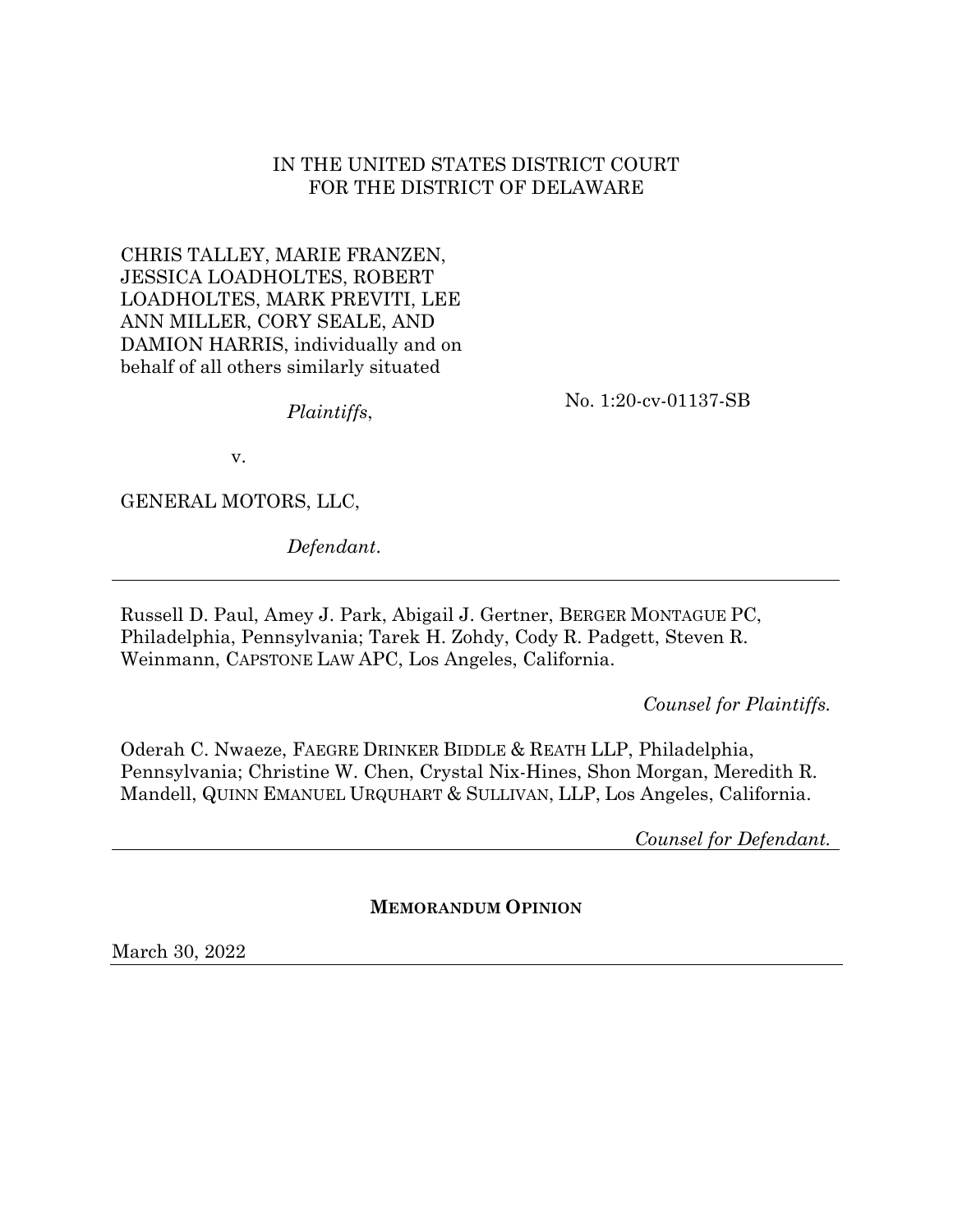BIBAS, *Circuit Judge*, sitting by designation.

In our federal system, judges often apply the laws of other states. When we do, we must predict the reasoning of the state supreme court. Earlier, I did just that, dismissing a few claims. Now two litigants ask me to reconsider my decision, citing a state appellate decision. But that decision does not bind me. And I think it is wrong. Since I predict the Supreme Court of California would agree, I deny their request.

## **I. BACKGROUND**

Owners of 2016 Chevrolet Camaros sued its maker, GM. The drivers say that their cars were damaged by defective heat shields. Two of them allege that GM breached its implied warranties under California's Song-Beverly Consumer Warranty Act. Cal. Civ. Code §§1790 et seq.

The Act regulates implied warranties. It says they last no "more than one year" after the sale of new goods. Cal. Civ. Code §1791.1(c). For used goods, the Act caps the "duration" of those warranties at "no[] more than three months." *Id.* §1795.5(c). For all goods, the Act says, consumers who seek reimbursement must give the manufacturers a reasonable number of chances to fix their product. *See id.* §1791.1(d) ("[I]n any action brought under such provisions, Section 1794 of this chapter shall apply."); *id.* §1794 ("[T]he rights of replacement or reimbursement [are] set forth in subdivision (d) of Section 1793.2."); *id.* §1793.2(d) (requiring a "reasonable number" of chances to fix the product).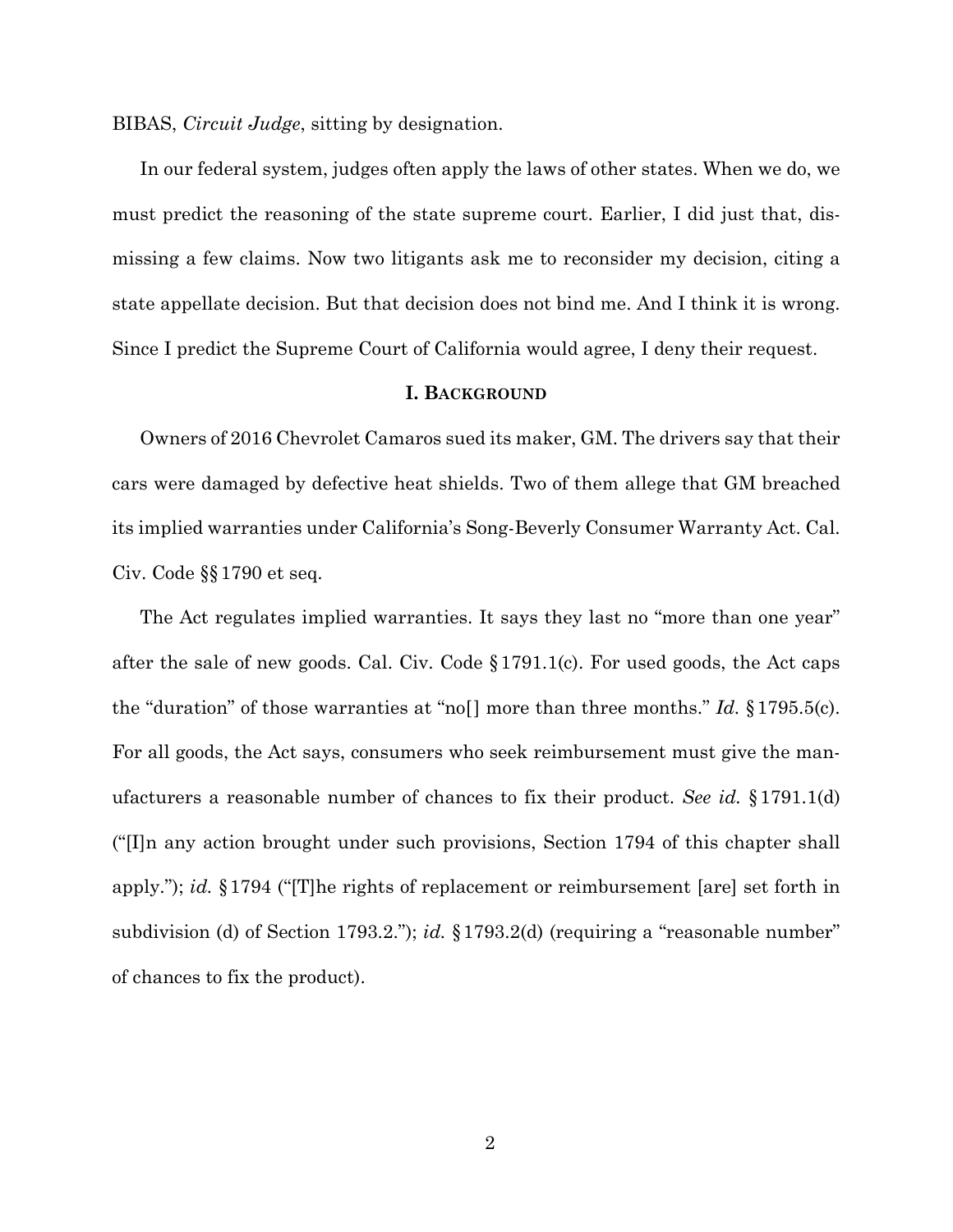Earlier in this case, I read those two provisions to impose two requirements on the drivers: To sue, their cars had to fail within the warranty period. And they needed to give GM a reasonable number of chances to fix their cars. D.I. 47 at 16.

The drivers disagree. They cite a California state-court opinion that reads those provisions differently. *Mexia v. Rinker Boat Co.*, 95 Cal. Rptr. 3d 285, 290–91 (Ct. App. 2009). So they urge me to reconsider my earlier decision.

## **II. MY EARLIER DECISION STANDS**

This dispute turns on the meaning of California law, which I must apply. *Erie R.R. Co. v. Tompkins*, 304 U.S. 64, 78 (1938). But because the Supreme Court of California has not weighed in, I must predict what it would do in my shoes. *Jewelcor Inc. v. Karfunkel*, 517 F.3d 672, 676 n.4 (3d Cir. 2008).

To aid my prediction, I look to California's appellate courts. *In re Makowka*, 754 F.3d 143, 148 (3d Cir. 2014). Decisions of those courts are mixed. In 2006, one barred a suit filed after the Act's one-year window. *Atkinson v. Elk Corp. of Texas*, 48 Cal. Rptr. 3d 247, 259–60 (Ct. App. 2006). But just a few years later, note the drivers, a different appellate court went the other way. *Mexia*, 95 Cal. Rptr. at 290–91. The *Mexia* Court held that manufacturers breach implied warranties when they *sell* products with latent defects, not when those defects appear. *Id.* at 290–91, 295. Thus, under *Mexia*, manufacturers are liable even if the defects emerge after the Act's time windows. The drivers argue forcefully that I should reconsider my earlier decision and apply *Mexia*.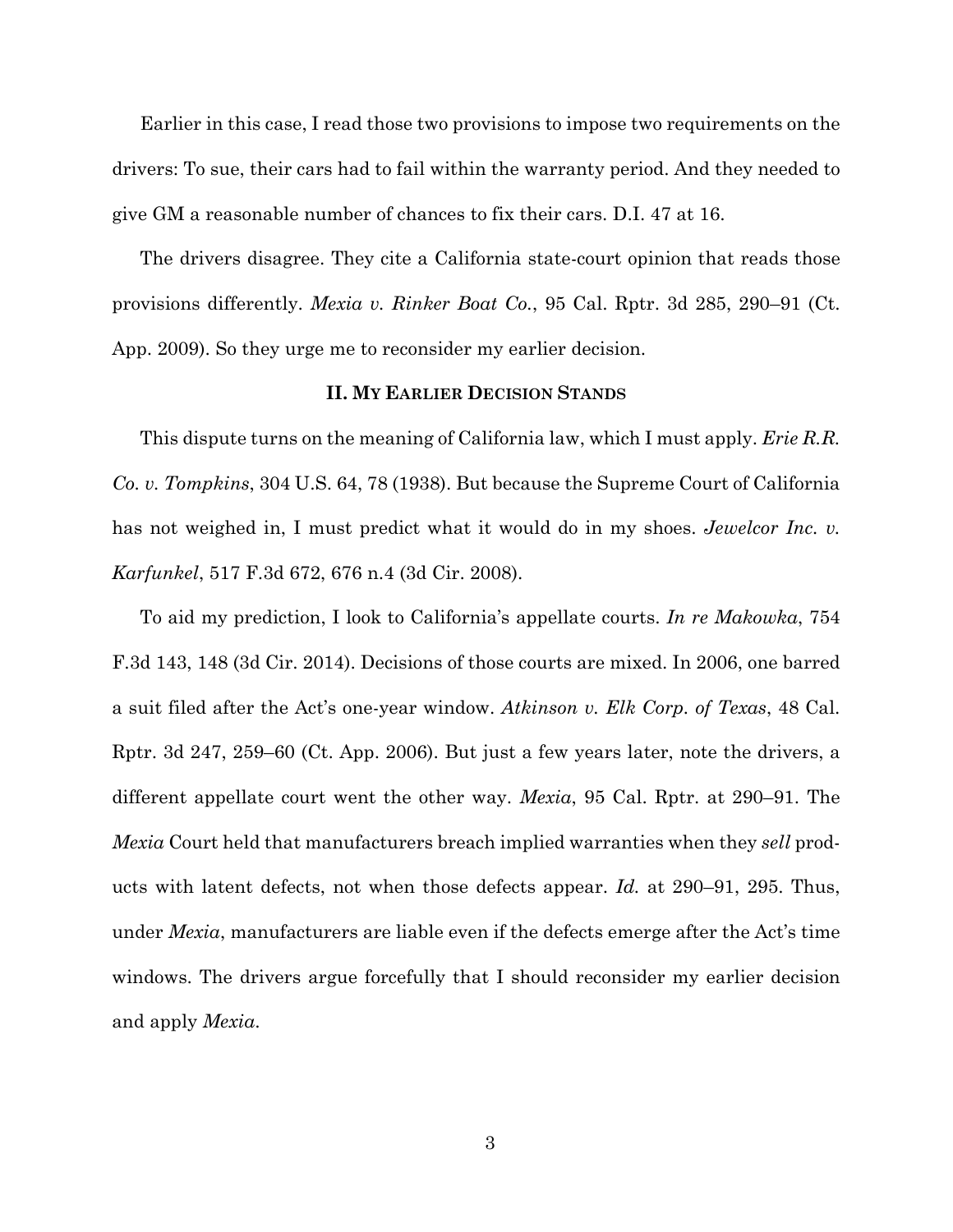But there are two problems with the drivers' argument. First, I am not bound by *Mexia*. True, I must give its holding "significant weight." *Jewelcor Inc.*, 517 F.3d at 676 n.4. But I can reach the opposite result if "persuasive data" suggest that the California Supreme Court would disagree with *Mexia*. *In re Makowka*, 754 F.3d at 148. I have that data here: the plain meaning of the Act's text. *See Meyer v. Sprint Spectrum L.P.,* 200 P.3d 295, 298 (Cal. 2009) ("If there is no ambiguity in the language, we presume the Legislature meant what it said and the plain meaning of the statute governs.").

That text says that "in no event shall" implied warranties last for more than a year (new goods) or three months (used goods). Cal. Civ. Code §§1791.1(c), 1795.5(c). No event means no event. Thus, if a product is "fit" during the relevant time window, there is no breach. Cal. Civ. Code  $\S 1791.1(a)$ ,  $(a)(2)$ , (b). Otherwise, the durational limits would be meaningless. After all, "[e]very defect that arises" years later could trace to an imperfection at the time of sale. *Grodzitsky v. Am. Honda Motor Co.*, 2013 WL 2631326, at \*10 (C.D. Cal. June 12, 2013). Plus, the Act sets out different timelines for new and used consumer goods. But those distinctions make no sense if you can always sue a manufacturer over latent defects.

Second, *Mexia* is not exactly settled law. Weeks after it came down, a different California appeals court stressed that implied warranties are "not intended to guarantee [the] extended durability" of consumer products. *Larsen v. Nissan N. Am., Inc.*, 2009 WL 1766797, at \*6 (Cal. Ct. App. June 23, 2009). So it dismissed a suit because the plaintiff's car "operated for four years without apparent problem[s]." *Id.* True,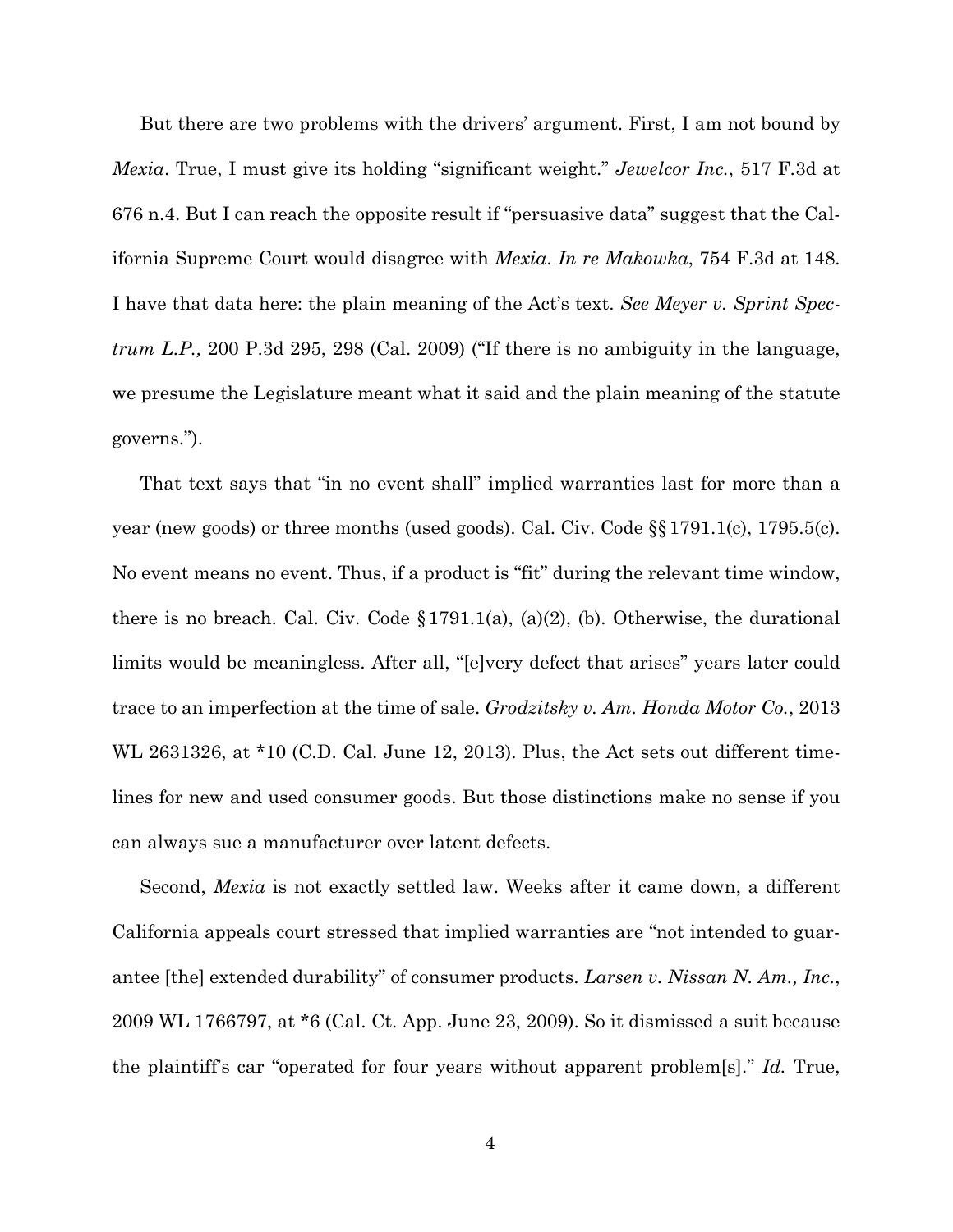*Larsen* is an unpublished opinion with "no precedential value under California law." *Daniel v. Ford Motor Co.*, 806 F.3d 1217, 1223 n.3 (9th Cir. 2015). Even so, I can consider it "as a possible reflection of California law." *Id.*

The *Larsen* Court is not alone. Consider the precedential opinion in *Jones v. Credit Auto Center, Inc.* 188 Cal. Rptr. 3d 578, 584 (Cal. App. Dep't Super. Ct. 2015). There, a lower court had dismissed an implied warranty claim because the alleged defect did not appear at sale. The *Jones* Court reversed, noting that "[t]he breach occurred when the latent defect came to light." *Id.* And that had happened "within the time period" provided by the Act. *Id.* Under *Larsen* and *Jones*, the drivers would lose if their cars became unfit outside of "the [Act's] time period." *Id.*; *see also Kreizenbeck v. Dan Gamel's Rocklin RV Ctr.*, 2011 WL 1457192, at \*8 (Cal. Ct. App. Apr. 15, 2011).

To be sure, other California courts have followed *Mexia*. *See*, *e.g.*, *Petrosian v. Mercedes-Benz USA, LLC*, 2021 WL 1712641, at \*8 (Cal. Ct. App. Apr. 30, 2021); *Simgel Co. v. Jaguar Land Rover N. Am., LLC*, 269 Cal. Rptr. 3d 364, 375–76 (Ct. App. 2020). *Mexia* is not a dead letter. But neither is it clearly settled. Indeed, *Mexia* represented a sea change in California's implied-warranty law. *Marchante v. Sony Corp. of Am.*, 801 F. Supp. 2d 1013, 1022 (S.D. Cal. 2011). So I may take it with a grain of salt.

The drivers fire back. They note that the Supreme Court of California denied review of the *Mexia* decision and declined to depublish it. *Mexia (Jess) v. Rinker Boat Co.,* 2009 Cal. LEXIS 9238, at \*1 (Cal. Aug. 26, 2009). Point taken. But the "California Supreme Court's denial of review … is not tantamount to an affirmance." *Fire Ins. Exch. v. Abbott*, 251 Cal. Rptr. 620, 627 (Ct. App. 1988). The drivers also note that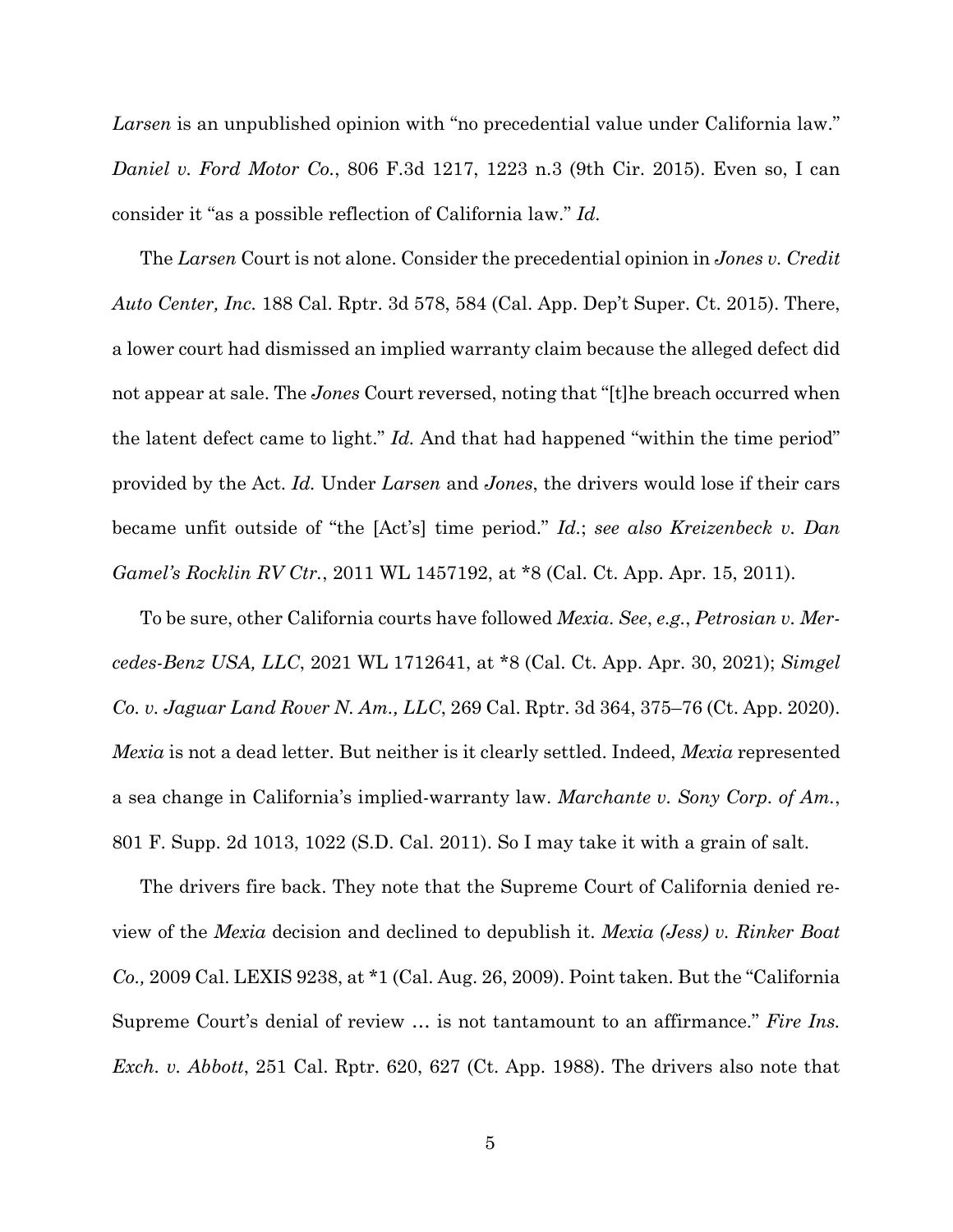the Ninth Circuit recently followed *Mexia*. *Daniel*, 806 F.3d at 1222. But when predicting California law, we are even less bound by the Ninth Circuit than we are by *California*'s appellate courts. Plus, the *Daniel* Court did not reckon with the precedential opinion in *Jones*. *See id.* 

Thus, I predict the Supreme Court of California would agree with my interpretation. Under my reading of the Act, both drivers lose. The first does because she experienced the starter defect months after the Act's window closed. D.I. 22 Am. Compl. ¶¶25, 29; Cal. Civ. Code §1795.5(c). And though the other driver's defect came within the warranty period, he loses too. D.I. 22 Am. Compl.¶¶36, 40. When the defect emerged, it did not render the car unfit. *Id.* He could still drive it to and fro. The car failed at its ordinary purpose only after the warranty window closed. *Id.* ¶46.

\* \* \* \* \*

I thank the parties for their thorough advocacy. Such efforts help courts faithfully apply the law. But because my earlier decision is the only one consistent with the statutory text, I decline to reconsider it.